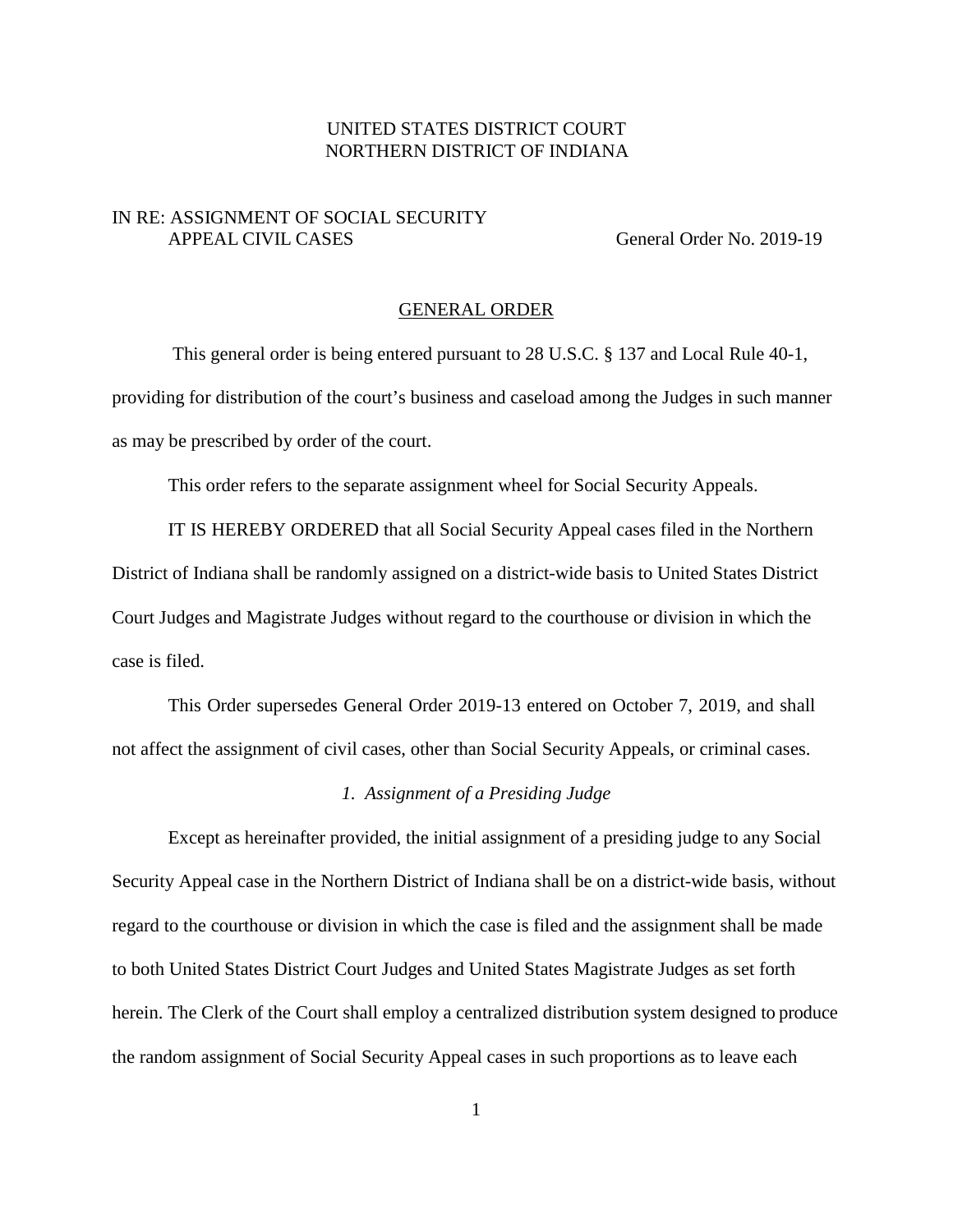eligible active and senior United States District Judge with an equal share of the total number of Social Security Appeal cases filed in the district, with the exception of District Judge Miller, who will receive a one-half share, and District Judge Moody who will not be assigned Social Security Appeal cases, consistent with General Order 2019-11. Each United States Magistrate Judge will be assigned two-third's of a full share of the Social Security Appeal caseload assigned to an active district judge.

## *2. Assignment of a Magistrate Judge*

The magistrate judges of this Court have been added to the random case draw for presiding judge assignment for Social Security Appeal cases.

In a case randomly assigned to a magistrate judge, the magistrate judge is responsible for all case management and scheduling activities and will decide all non-dispositive pretrial and discovery matters. If all parties consent in writing to the magistrate judge's exercise of civil trial jurisdiction, the case will remain assigned to the magistrate judge for all purposes, including trial and entry of final judgement. (*See* 28 U.S.C. § 636(c); Fed. R. Civ. P. 73; LR 40-1.)

In all cases randomly assigned to a magistrate judge, the Clerk of Court will send a Notice of Availability of a United States Magistrate Judge To Exercise Jurisdiction in a Social Security Appeal Case and a Consent form to each party. Each party will have 14 days from the date that the Notice was sent to return the Consent form to the Clerk of Court in the manner outlined in the notice. If any party withholds their consent, the case will be randomly reassigned to a district judge. The district judge will then refer the case to the initially-assigned magistrate judge for a Report and Recommendation.

In all cases initially assigned to an active or senior district judge, the district judge will not refer the case to a magistrate judge for a Report and Recommendation.